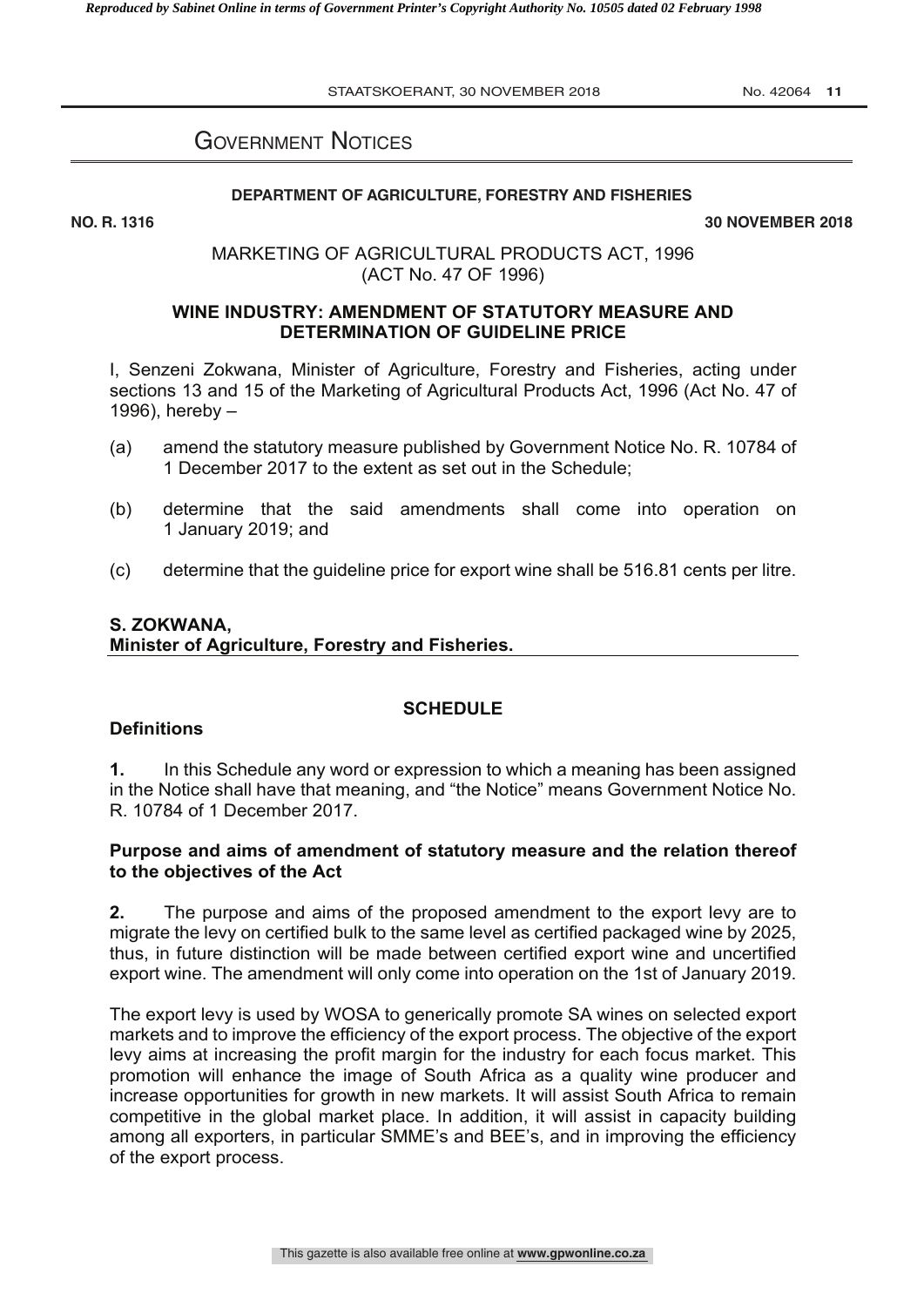The amendment of the statutory measure will not be detrimental to food security, the number of employment opportunities within the economy or to fair labour practice. It is aimed at growing the competitiveness and capacity of the industry concerned.

#### **Amendment of clause 1 of the Notice**

**3.** Clause 1 of the Notice is hereby amended by the insertion, in the alphabetically correct places, of the following definitions:

"**"certified"** means granted authorization in terms of a scheme for the use of particulars referred to in section 11(3)(a) of the Liquor Products Act, 1989 (Act No. 60 of 1989)"; and

"**"uncertified"** means not granted authorization in terms of a scheme for the use of particulars referred to in section 11(3)(a) of the Liquor Products Act, 1989 (Act No. 60 of 1989)".

#### **Amendment of clause 8 of the Notice**

**4.** Clause 8 of the Notice is hereby amended by the substitution for sub-clause (2) of the following sub-clause:

- "(2) The amount of the wine export generic promotion levy shall
	- (a) in the case of certified bulk export wine, be
		- (i) 12.34 cent per litre for the period 1 January 2019 to 31 December 2019, of which 0.47 cent per litre shall be used to fund, maintain and further develop the Wine-on-Line system;
		- (ii) 13.54 cent per litre for the period 1 January 2020 to 31 December 2020, of which 0.47 cent per litre shall be used to fund, maintain and further develop the Wine-on-Line system; and
		- (iii) 14.87 cent per litre for the period 1 January 2021 to 31 December 2021, of which 0.47 cent per litre shall be used to fund, maintain and further develop the Wine-on-Line system."
	- (b) in the case of certified packaged export wine, be  $-$ 
		- (i) 15.24 cent per litre for the period 1 January 2019 to 31 December 2019, of which 0.47 cent per litre shall be used to fund, maintain and further develop the Wine-on-Line system;
		- (ii) 16.38 cent per litre for the period 1 January 2020 to 31 December 2020, of which 0.47 cent per litre shall be used to fund, maintain and further develop the Wine-on-Line system; and
		- (iii) 17.61 cent per litre for the period 1 January 2021 to 31 December 2021, of which 0.47 cent per litre shall be used to fund, maintain and further develop the Wine-on-Line system.